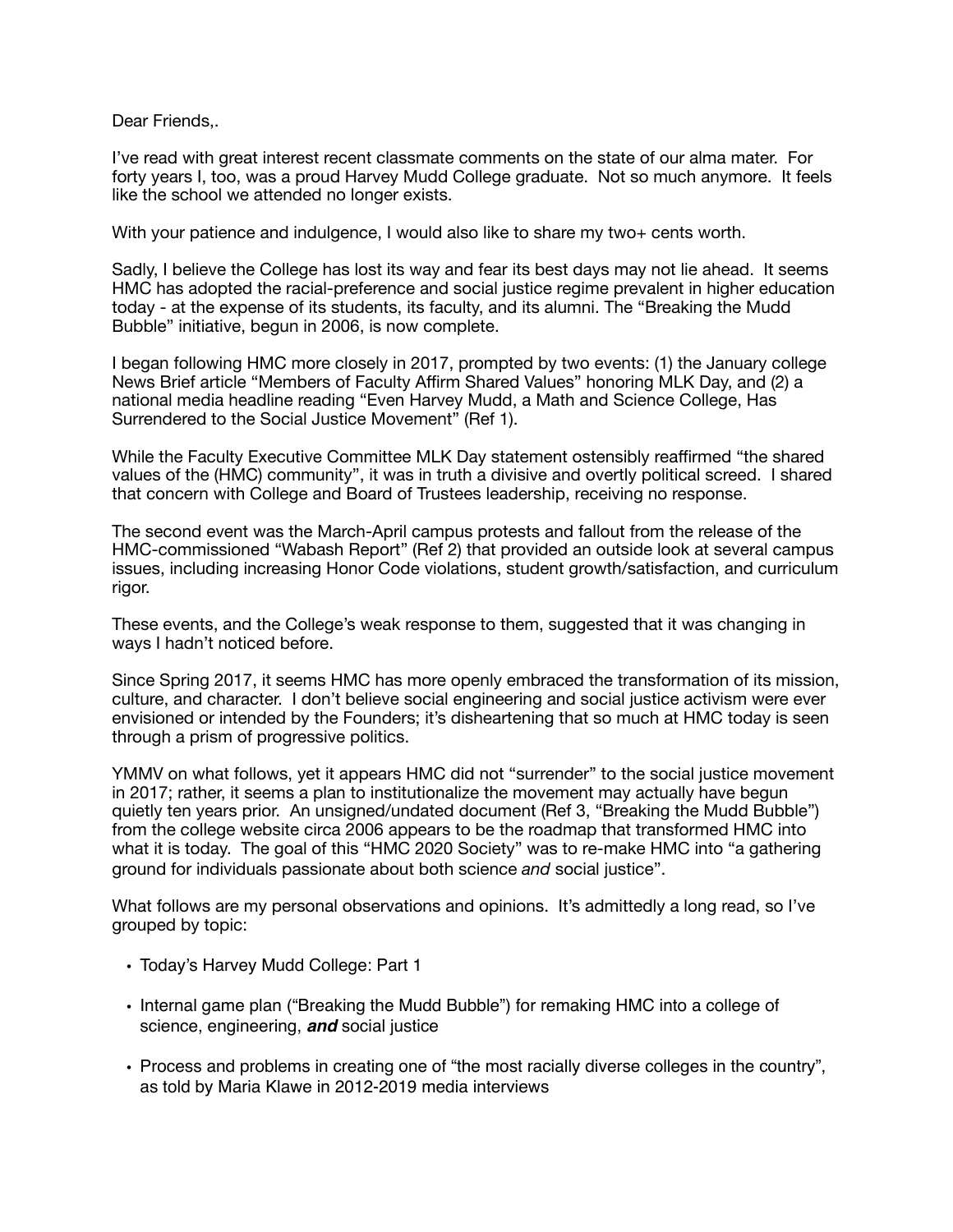- The outsized role of the Office of Institutional Diversity in driving HMC's outsized priority on social justice and identity politics
- Banishing viewpoint diversity
- Indoctrination vs education
- Today's Harvey Mudd College: Part 2
- Hope: The Board of Trustees, The Alumni Association

# *Today's Harvey Mudd College: Part 1*

Is HMC today really what the Board of Trustees envisioned in 2007, when it approved a new strategic vision and direction for the College?

- Harvey Mudd College, for several years now, is the #1 most expensive college or university in the nation. Why?
- Academic standards and the rigor of the Core curriculum continue to be watered down, increasingly lowering the college's expectations of its students. Why?
- Faculty/Staff hiring, promotion, and tenure decisions are openly influenced by diversity and commitment to social activism ... which in turn drives the curriculum. Absent is diversity of thought or viewpoint. Why?
- The College also discriminates in student admissions according to race, gender, ethnicity, and national origin. Gone are the days when incoming classes were characterized by *individual* academic, intellectual, and extracurricular accomplishments; instead, entering classes are now recognized by *groupings* based on gender and skin color - characteristics irrelevant to intellectual achievement and capacity. Why?

*(As an aside, if the latest HMC admissions template were applied to our 1965 entering class of 81 students, we would have had approximately 12 white males.)* 

• The number of Deans, Assoc/Asst Deans, VPs, Asst VPs, Directors, Assoc/Asst Directors, and Managers in the Dept of Student Affairs is greater than the number of professors in five of the seven academic departments. The Department of Humanities, Social Sciences, and the Arts (HSA) is larger than at least half of the STEM departments. Why?

# *"HMC 2020" vs "Breaking the Mudd Bubble"*

Sometime in 2006 there was an unsigned document (Ref 3) written and posted on the HMC website that advocated amending the college's mission statement to explicitly commit to social responsibility and activism; the theme was "Breaking the Mudd Bubble". Changing the mission statement was seen as "a serious and powerful way to influence the college".

Even an amended mission statement should be kept vague, it was argued, so as "to allow degrees of discretion in their implementation". The Founders' phrase "understanding of the impact of their work on society" should be reinterpreted to explicitly address "environmental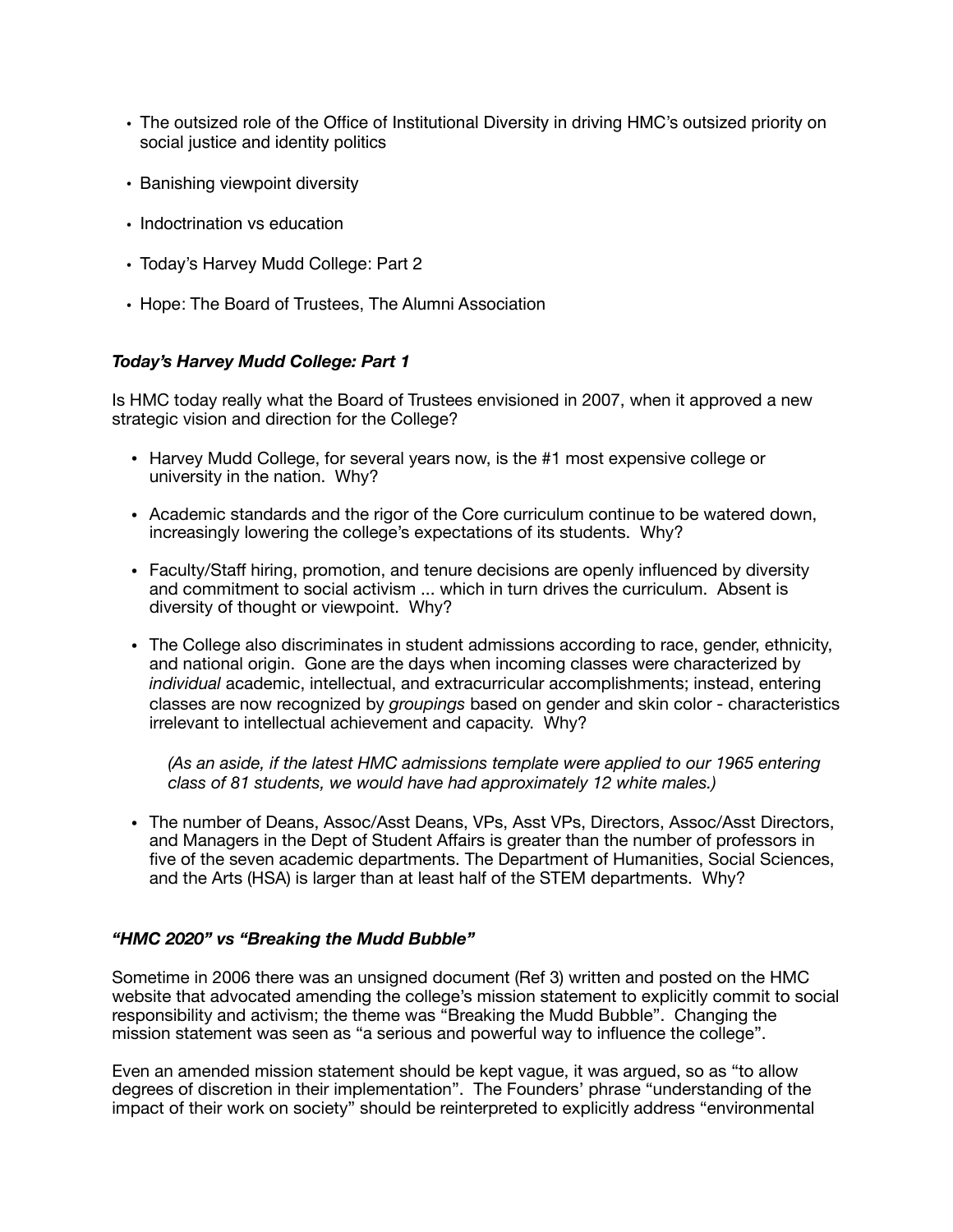impacts", "importance of non-destructive work", "the global human condition" - and all should inform and influence research and course work at the college. And time was of the essence.

It's not clear whether this "HMC 2020 Society" tract was written before, or after, Maria Klawe's arrival in 2006; yet in 2007 she issued a "Strategic Planning Vision" document (Ref 4, "HMC 2020, Envisioning the Future") that added "Global engagement and informed contributions to society" and "diversity at all levels". This 20-page strategic vision, which we all saw and maybe read or skimmed at the time, embraced noble ideas and goals and had been vetted by committees and workshops of faculty, administrators, trustees, alumni, and students.

Now, fast forward to the Spring 2020 "Harvey Mudd College magazine" (Ref 5) which devotes eight pages to a "Strategic Vision Progress Report 2006-2020". Again, all laudable milestones and accomplishments. Progress has been made in each of the six themes identified 14 years earlier. Understandably, there was no mention of either the 2017 troubles and protests (a "horrible" year according to Maria Klawe), or of the continuing downward revisions of the Core curriculum.

So why does this image of the college seem so different from my simplistic characterization of "HMC Today"?

Again, YMMV on some or all of this, yet I believe the answer may be found in part in the "roadmap" described in the unsigned/undated 2006 "Breaking the Mudd Bubble" document (Ref 3). The "Clear Picture of a Renewed HMC" identified "practical changes Harvey Mudd could make to bring about the desired change":

- *Faculty & research* hire professors supporting global activism, with research interests in related fields
- *Courses* curriculum changes would follow new faculty hirings, eventually offering students courses which would "further technical knowledge in areas they feel passionately about" (i.e., global activism and social justice)
- *Clinic* reduce defense industry-funded projects, increase "Engineers Without Borders" sponsorships, focus more on high-impact social problems
- *Admissions* make HMC a beacon for students "passionate about both science *and* social iustice"
- *Funding for service projects* increase annual funding for social projects, making "active involvement in such projects ... the norm for HMC students"
- *Lecture Series funding* focus on speakers who "could inform students and inspire them to engage the great humanitarian problems of today"

Look at these suggested changes: seems all have been implemented. Look in particular at HSA faculty hirings since 2006: almost all have some research interests in social-change activism, race/multiraciality/ethnicity, colonialism/post colonial theory, militarism, gender and science, masculinities/feminist theories, critical race and queer theories, and the like. And a quick look at today's HSA course offerings suggest that the curriculum indeed followed.

Several other statements in this 2006 "Breaking the Mudd Bubble" tract are also interesting. It ostensibly rejected "the concept of a politically or religiously affiliated HMC". Religiously affiliated? It also affirmed that "no actions should be taken to *coerce currently apathetic*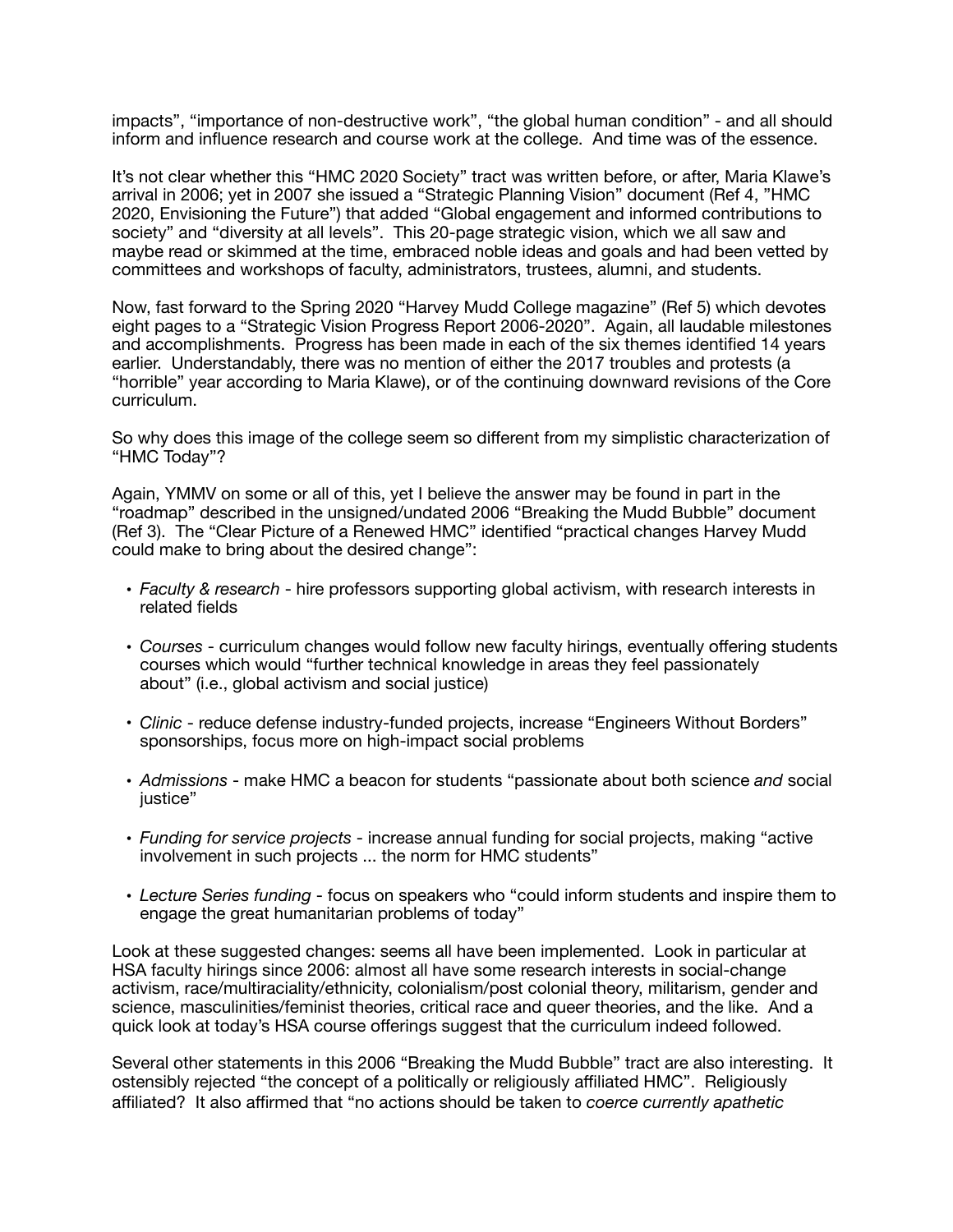*students* to act on the ideals of social responsibility and global engagement". So much for viewpoint diversity. So much for students thinking for themselves.

In fairness, Klawe apparently brought in outside diversity/social justice experts and advocates to help make her case with trustees, faculty, staff, students, and alumni - in the end earning support for her policies and priorities.

And yet, what if other experts with other viewpoints on these sometimes politically charged social issues had also been invited to participate in the discussions, workshops, and retreats? For example, it would have been interesting if someone like Heather Mac Donald of the Manhattan Institute had been invited to discuss other viewpoints as the transformation of HMC was being considered (see her article "How Identity Politics is Harming the Sciences", Ref 6).

#### *HMC in the Media: Klawe Interviews, 2012-2019*

In the first years after adopting the new "HMC 2020" strategic vision, Maria Klawe's media interviews (e.g., Refs 7 & 8) seemed mainly focused on HMC's success in increasing the number of women in computer science, with occasional references to diversity in general, but with less emphasis on social justice writ large. That appeared to change in 2017, after the Wabash Report troubles.

In a 2012 Inc interview (Ref 9), Klawe said, "I don't think when Harvey Mudd hired me they really understood how committed I was to diversity ... I was surprised to find out the meme around Harvey Mudd was that we are a merit-based institution and bringing in more women or people of color would mean lowering our standards". (Yet isn't that what happened - twice so far?) In another interview she asserted that in its early years, HMC *capped* female admissions at 11 percent. Really?

*(In Dr. Platt's history of the College's first twenty years [Ref 9.5], he describes*  deliberations by the Founders on the admission of women beginning with the Founding *Class of 1961. The Chairman of the Board, Mrs. Mudd, appointed a trustee subcommittee to recommend a policy, Dr Platt recommended the admission of women, the subcommittee supported his recommendation, "and the board voted to admit women". No mention is made of any cap or quota. The students the college hoped for were described simply as "academically able students really excited about broad technical careers".)*

In an August 2017 NPR interview (Ref 10), Klawe was asked about her diversity initiatives and how the Wabash report had "backfired" on HMC. She explained how the school had "become one of the most racially diverse colleges in the country": "We used to recruit from the top high schools. But we've made a move to say, that's not right". She added that one result was "students are coming in with less preparation ... and find it hard to keep up, and faculty are unhappy".

*(Contrast this with Caltech [Ref 10.5]: "Applicants to Caltech are clearly seen as representing only themselves and their own individual merit and achievement, not their race or their ethnic group ... 'We try, like our competitors, very, very hard to find, recruit, and nurture underrepresented minorities but we won't bend our standards'".)* 

So how did HMC adjust? By "(making) changes to our Core" and hiring more faculty. The result? "We thought it was going to improve things, and it didn't, it just made them worse".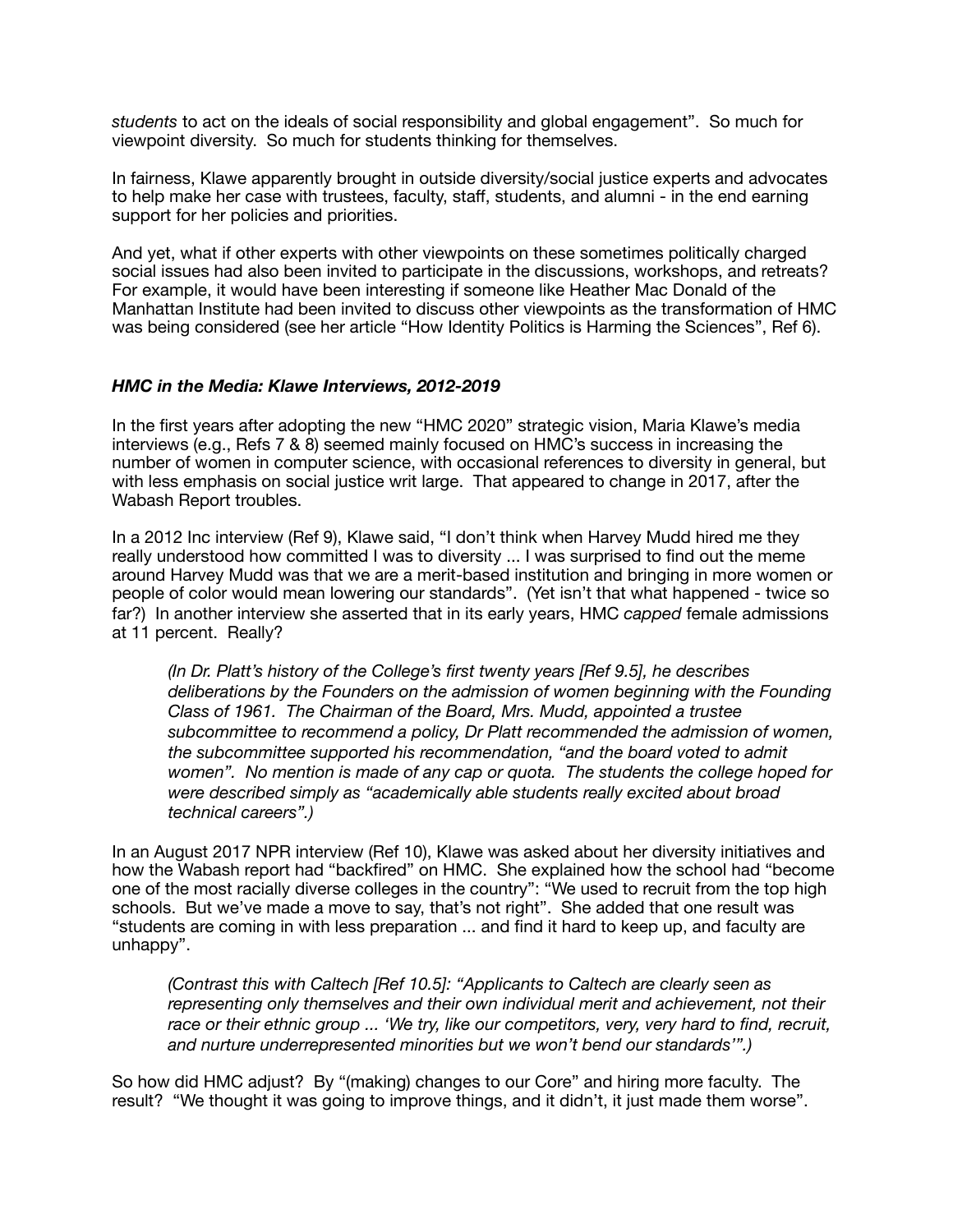And then? "We changed the (Core) requirements, changed from four to three semesters, added more electives" ... and instead of taking "more relaxing courses, students moved ahead in their major, which made it even more stressful ...".

*(In the 28 March 2017 "Letter from the Faculty Executive Committee to HMC Students", after the Wabash protests, the College "reject(ed) claims of any 'lowering of standards'" before acknowledging that "teaching a more gender and ethnically diverse student body requires reflection and re-examination of our pedagogy, course materials, and syllabi ... and we will continue ... work in ... these areas." The letter also stated that revisions in some engineering, computer science, and chemistry courses reflected student feedback and were in "direct response to increased diversity on our campus".)* 

So, standards weren't lowered, but Core requirements and individual courses were revised?

But why did the Wabash Report backfire? Because, she said, "Harvey Mudd faculty deliberately arranged to overrepresent the voices of students who were struggling, and faculty who felt challenged". The Faculty did it?

Maria Klawe made other interesting comments in further media interviews. In one with Forbes (Ref 11), she stated that "Mudd is my test kitchen". *Her* test kitchen? In another (Ref 12), she was asked about still having more work to do on diversity and inclusion. Her response? "We have come so far in the last 12 years, and I would say ... everybody takes it for granted that women are everywhere ... But we're in a society that has enormous amounts of racism, still". She then adds, "Once my board chair asked, 'This diversity inclusion thing, do we ever get there?' And I said, 'absolutely not.' This is something that we're going to be working on forever ...".

So Harvey Mudd "test kitchen" experiments seemingly sequed seamlessly from gender equality to redressing America's racist past.

What problem exactly is HMC "going to be working on forever"? It can't objectively define the goal or end state of "diversity", and now it's going to go after "systemic racism, personal racism, and other forms of injustice"? What does that even mean? And the time and resources that this will require, by faculty, staff, and students?

No wonder HMC is the most expensive school in the nation. No wonder academic requirements continue to be relaxed. What truly STEM-serious high school senior would want to attend a college like this?

# *Office of Institutional Diversity: "Re-education Campus", "Social vs Actual Engineering"*

My impression of HMC's Office of Institutional Diversity (OID) is that has wielded inordinate power in implementing the administration's diversity and social justice strategy. Photos on the college's website several years ago even had - I think - OID leadership leading the faculty/ student procession into the graduation ceremony.

A 2018 "City Journal" article (Ref 13, "Reeducation Campus") commented on how "these professionals (university diversity offices in general, not specifically referring to HMC) seem to lean even further left than the faculty, and in some ways they have more influence".

"You may have come to study computer science or literature or biochemistry, but first you'll have to learn about social justice, environmental sustainability, gender pronouns,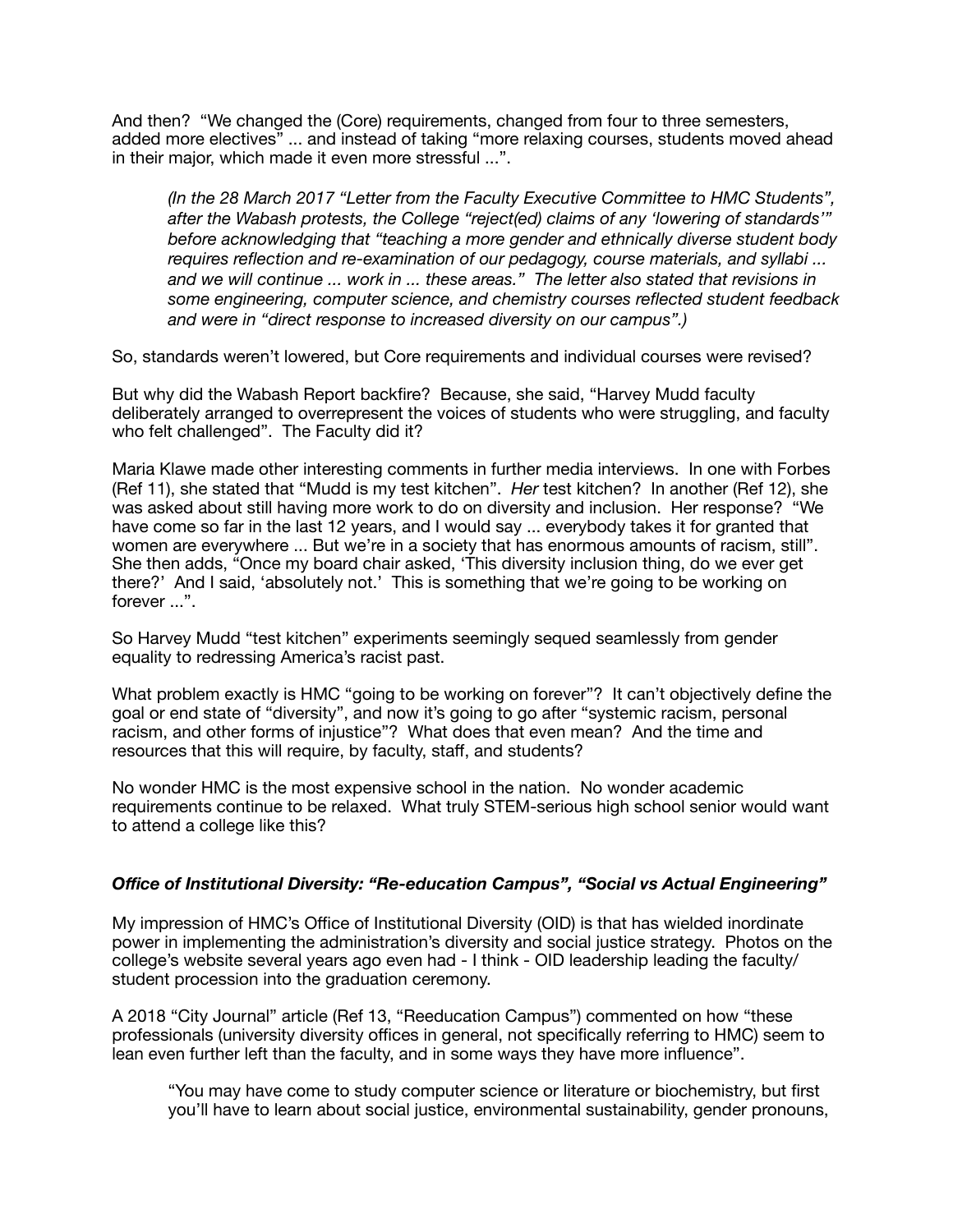and microagressions. You may have been planning to succeed by hard work, but first you'll have to acknowledge your privilege or discover your victimhood. If you arrived at college hoping to broaden your intellectual horizons, you'll quickly be instructed which ideas are off-limits."

Personalizing this to HMC, consider the following:

The OID goal is to "empower the campus community to take action on issues that matter to them, guided by a social justice framework".

OID plays a lead role in the HMC Summer Institute program that "targets students who are underrepresented in science, math, and engineering ".

In 2016, OID launched its "Social Justice League, a leadership team to help facilitate and lead workshops *within the dorms* on a variety of subjects. OID was able to successfully recruit 22 leaders who have been trained to create and run workshops that empower the HMC community to be agents of change". (Ref 14)

Fall semester of 2016, OID "provided 18 diversity, social justice, and inclusion workshops, seminars, and presentations; and served 1,016 students, faculty, and staff". More than 93 percent of "participants shared that they are willing to educate others ...". (Ref 14)

Do the student organizations advised by OID (apispam, blam, epaic, FEMunion, prism, sacnas, spills) also foster, either individually or collectively, uniting the entire student body in the end as "Harvey Mudd students and classmates"?

OID believes the HMC community "must recognize that discrimination and underrepresentation have plagued higher education for decades ... and must act in ways to acknowledge these problems and help fix them ...". Look at this in the context of the New York Times editor Bari Weiss' recent criticism of her employer (Ref 14.5): "truth isn't a process of collective discovery, but an orthodoxy already known to an enlightened few whose job is to inform everyone else."

In 2017, the OID homepage on the HMC website featured a chart at what appeared to be a sponsored class or activity. The photo on the chart was a collage of mujahideenlooking men; the text on the chart read "US/NATO are supporting the most brutal and infamous fundamentalist groups in Afghanistan, who are sworn enemies of women's rights and justice." As both an alum and a veteran, and in the absence of any mitigating context, I found this assertion offensive and not representative (hopefully) of "the shared values of the greater HMC community" as is so often invoked by the college.

Most recently, and doubling down on the above, it seems OID will play a lead role in HMC support of Black Lives Matter (have they done due diligence on BLM?) by initiating an "Intergroup Dialogue Program on Race and Ethnicity", "recruit faculty/ students/staff to be trained facilitators for an 8-week module in ... building an equitable and socially just society", hosting "a series of Equity Scorecard Sessions in fall and spring semesters", and adding "specific anti-racism sessions as part of the 2020 New Student Orientation and sponsor book clubs on anti-racism throughout the academic year". And such efforts "will continue to be a priority for our work as a Cabinet". (Ref 15)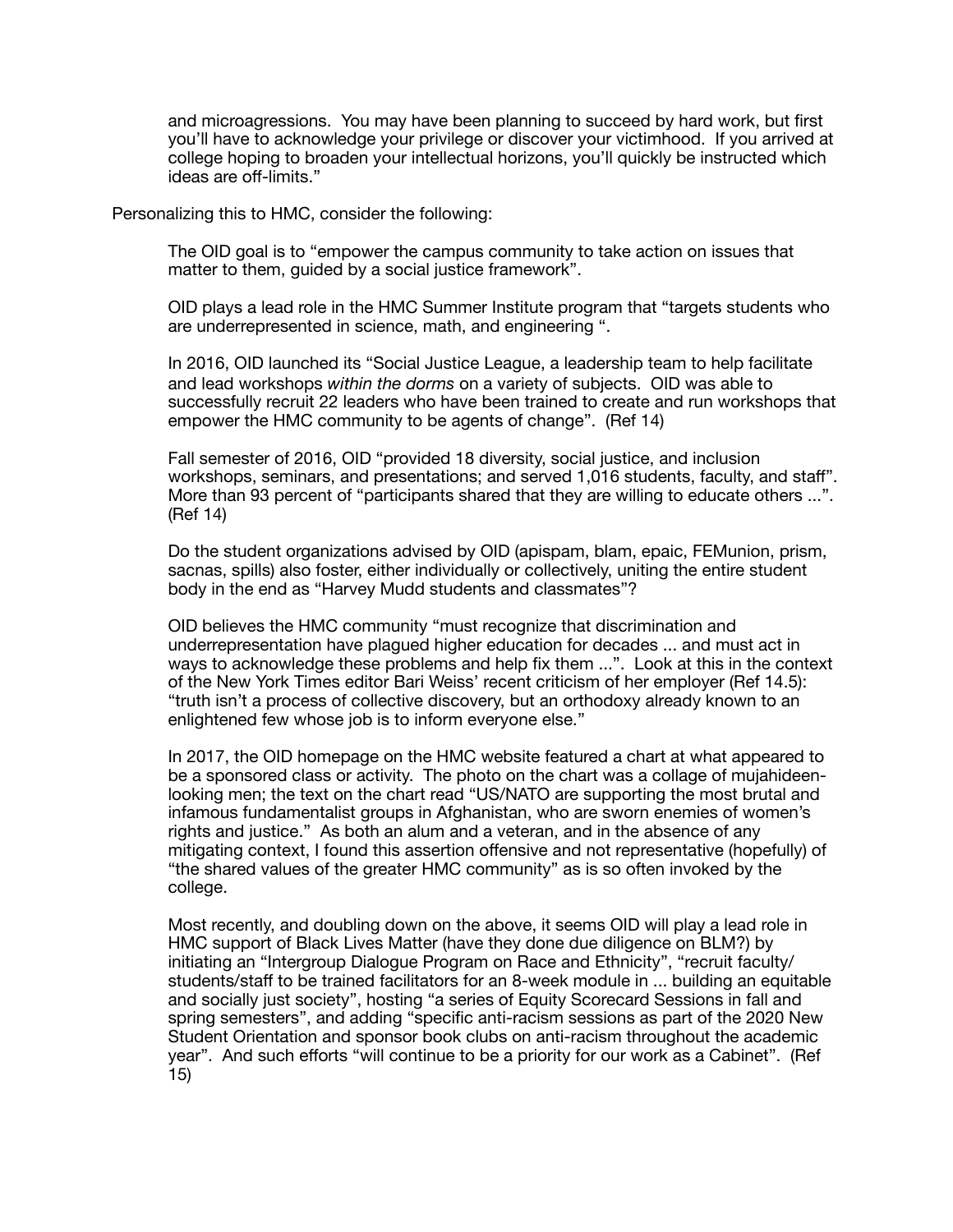Again, YMMV on the above, yet how is this not insulting to both faculty and students, not to mention just being a bit creepy? Where's the line between education and indoctrination? Why is HMC teaching *what* to think, rather than *how* to think? Is HMC saying *it* has a racism problem?

Is the administration's objective that all in the "Harvey Mudd community" have a single politically correct perspective on racism and race relations? What if some faculty/students don't believe that either the college or the country suffers from "systemic racism"? Would these be "the currently apathetic" members of the community referred to in the 2006 "Breaking the Mudd Bubble" declaration? What "anti-Black institutional policies and practices and other forms of injustice *within our own community*" need "uprooting" (Ref 16)? Will arguable notions about race, such as systemic racism and white privilege, be open to debate? Will black-onblack violence be explored? Will the "book clubs" include contemporary authors such as Thomas Sowell and Shelby Steele?

In comparison and contrast to these recent Klawe and Faculty Executive Committee declarations, see Ref 16.5 ("A Declaration of Independence by a Princeton Professor"). It shows the courage of one faculty member to challenge the "dizzying array of changes" proposed by the university in response to ongoing BLM/racial issues "that, if implemented, would lead to civil war on campus and erode even further public confidence in how elite institutions of higher education operate". Will any HMC faculty members have the courage to dissent?

Our issues of the day were civil rights and the Vietnam war. How would we have reacted if college administrators and faculty were telling us what to think and what to read on those topics, much less requiring us to devote time to mandatory single-viewpoint political instruction?

"Diverting time and resources from actual STEM research into gender (and racial, etc) politics is reckless when China is becoming increasingly competitive with the US in technology". (Ref 17)

So, it seems OID is effectively the Department of Social Engineering and Social Justice. This is too much to comment casually upon, so will simply offer quotes from several publications.

From the James G. Martin Center for Academic Renewal, "Engineering Education: Social Engineering Rather Than Actual Engineering", August 2017 (Ref 18):

"... engineering (and the sciences generally) should be, like the scales of justice, blind. Engineering does not care about your color, sexual orientation, or your personal and private attributes. All it takes to succeed is to do the work well."

"... the soft underbelly of engineering, where such phrases as 'diversity' and 'different perspectives' and 'racial gaps' and 'unequal outcomes' make up the daily vocabulary. Instead of calculating engine horsepower or microchip power/ size ratios or aerodynamic lift and drag, the engineering educationists focus on group representation, hurt feelings, and 'microaggressions' in the profession."

"... basic assumption is that engineering will be improved if the profession is crafted to be more diverse, but that is completely untested."

From the Wall Street Journal in January 2019 (re India's differing university admission standards as a function of social class):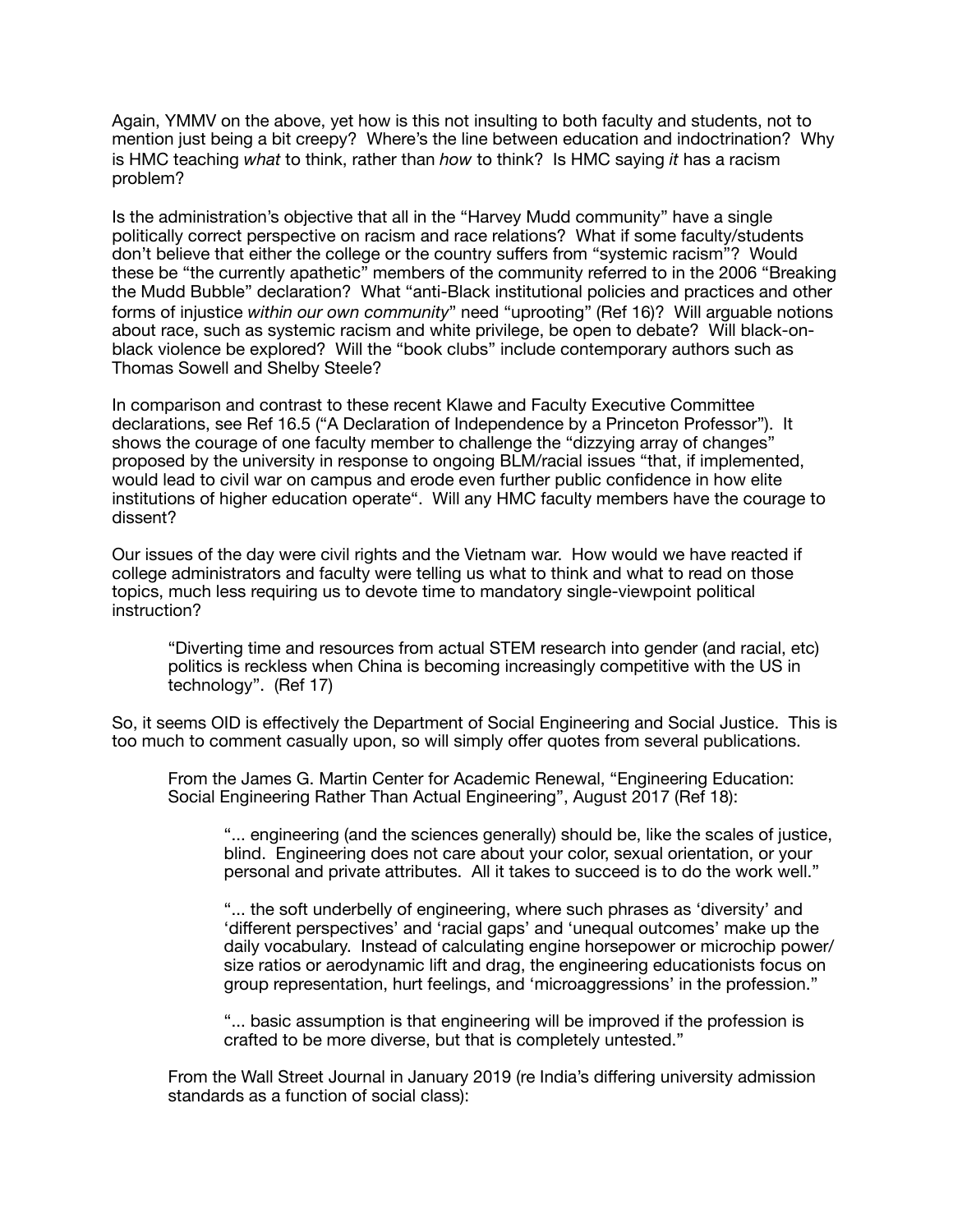"Less tangibly, quotas bolster an every-tribe-for-itself cynicism. They shred the ideal of a society where anyone able can succeed regardless of background. Instead of embracing quotas, India should have built an education system that provided good schooling for all children. Successful countries care more about equality of opportunity, and less about jerry-rigging equality of outcomes."

From the National Review, January 2019 (Ref 19, "Social Justice Is Unjust"):

"Casual observers can be forgiven for thinking that 'social justice' is an unobjectionable catch-all prescribing racial and cultural awareness, selfactualization, and the rectification of historical wrongs. But as social justice's advocates reveal, it is a malleable philosophy that encourages racial hierarchies and social stratification. For its advocates, achieving social equality requires social leveling. And to secure that equality, institutions must treat individuals unequally. There is no justice in that."

From the James G. Martin Center for Academic Renewal, November 2018 (Ref 20, "The Rise of Engineering's Social Justice Warriors"):

"Because engineering is a technical field, politicization manifests itself differently than in the humanities. Politicization manifests itself in how ethical codes are written and how engineering ethics is taught. The future of engineering depends upon on whether the profession chooses to embrace a broad concept of the good, or they choose to embrace a narrow one that excludes those not on the political left."

### *Viewpoint Diversity: Prof Debra Mashek, Harvey Mudd's Loss*

A tenured professor of psychology and former Assoc Dean of Faculty Development, Debra Mashek, chose to leave HMC less than a year after the Wabash Report troubles. The college's Feb 2018 announcement of Prof Mashek's departure cited the "significant increase in political polarization ... on college campuses" as "an opportune time (for her) to address this divide" as the inaugural director of Heterodox Academy, a nonpartisan nonprofit founded on the premise that research and teaching suffer when college campuses lack diverse viewpoints.

For all of HMC's emphasis and initiatives on diversity, it does not include thought or viewpoint diversity. To the contrary. HMC appears to willfully exclude viewpoint diversity in faculty/staff hirings, student admissions, curriculum, and extracurricular activities.

In early 2018, Prof Mashek was the subject of an interview article (Ref 21, "A New Leader in the Push for Diversity of Thought on Campus") published in "The Atlantic". In the interview she doesn't specifically mention HMC, though cites her experiences in the classroom and with students and faculty. Several of her comments resonate:

"I worry that we're undermining our ability to do the best research and cultivate the best minds to go out and solve the ... problems the world faces. I think about what it takes to engage with ideas from across the spectrum. It takes fluency with those ideas. And fluency requires exposure in the classroom."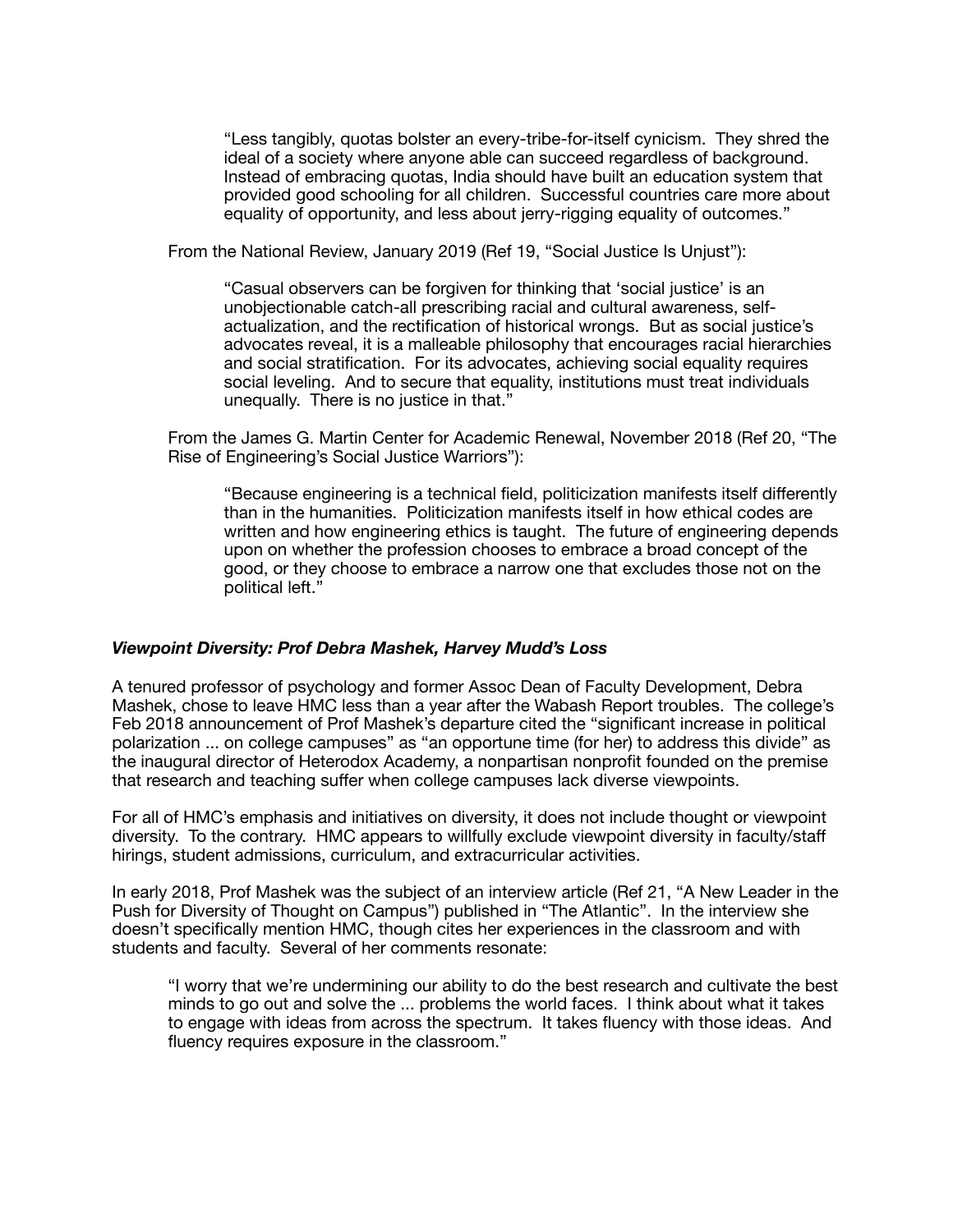"I have seen an increase in the small tensions in my classrooms ... I hear requests to avoid all gender binaries ... and a student asked me why I didn't give a trigger warning on that chapter."

*"... much more worrisome examples come from the faculty - closed-door conversations where my colleagues say they are afraid to speak up, reports of faculty members labeling colleagues as racist, of members of hiring committees wondering if political leanings of candidates were unduly informing discussions."* 

"A lot of college mission statements hint at their orientation, as do their curricula. My dream is that students go to places that value viewpoint diversity so that their own perspectives can be challenged and refined."

"While an institution could be set up intentionally to limit exposure to other ideas, that isn't a college where I'd want to send my kid ... I'd never say that such colleges shouldn't be allowed to exist, but I'm not going to support them with my tuition dollars. I'd rather support the colleges that welcome and celebrate viewpoint diversity."

"College should help better prepare students for constructive engagement beyond the academy - as citizens, as employees, and even as a Facebook friends."

In June 2019 Prof Mashek co-authored an article (Ref 22, "10 Colleges Where You Won't Have to Walk on Eggshells") on [reason.com](http://reason.com) that identified ten schools "seriously committed to civil and diverse debate". Harvey Mudd did not make the list.

In the article, six questions are suggested to help characterize the "expression climate" on a campus. I believe HMC fails on the first four, with the last two problematic in my mind only because of limited insight.

- 1. Does your student orientation discuss civility, viewpoint diversity, or academic freedom?
- 2. Does the college have a speaker series featuring people with diverse views?
- 3. How many speakers have been disrupted by protests in recent years?
- 4. How often do student groups of differing political orientation host events together?
- 5. Are the professors open to differing opinions?
- 6. Are students welcome to share their perspectives in class if most others disagree?

It's truly a shame that HMC lost someone like Prof Mashek at such an important juncture in its history - and its future.

### *"Think for yourself"*

Under the banner of Princeton's James Madison Program, a number of scholars/teachers from Princeton, Harvard, and Yale (hardly bastions of conservatism) signed a letter in summer 2017 entitled "Some Thoughts and Advice for Our Students and All Students" (Ref 23). Here are some excerpts: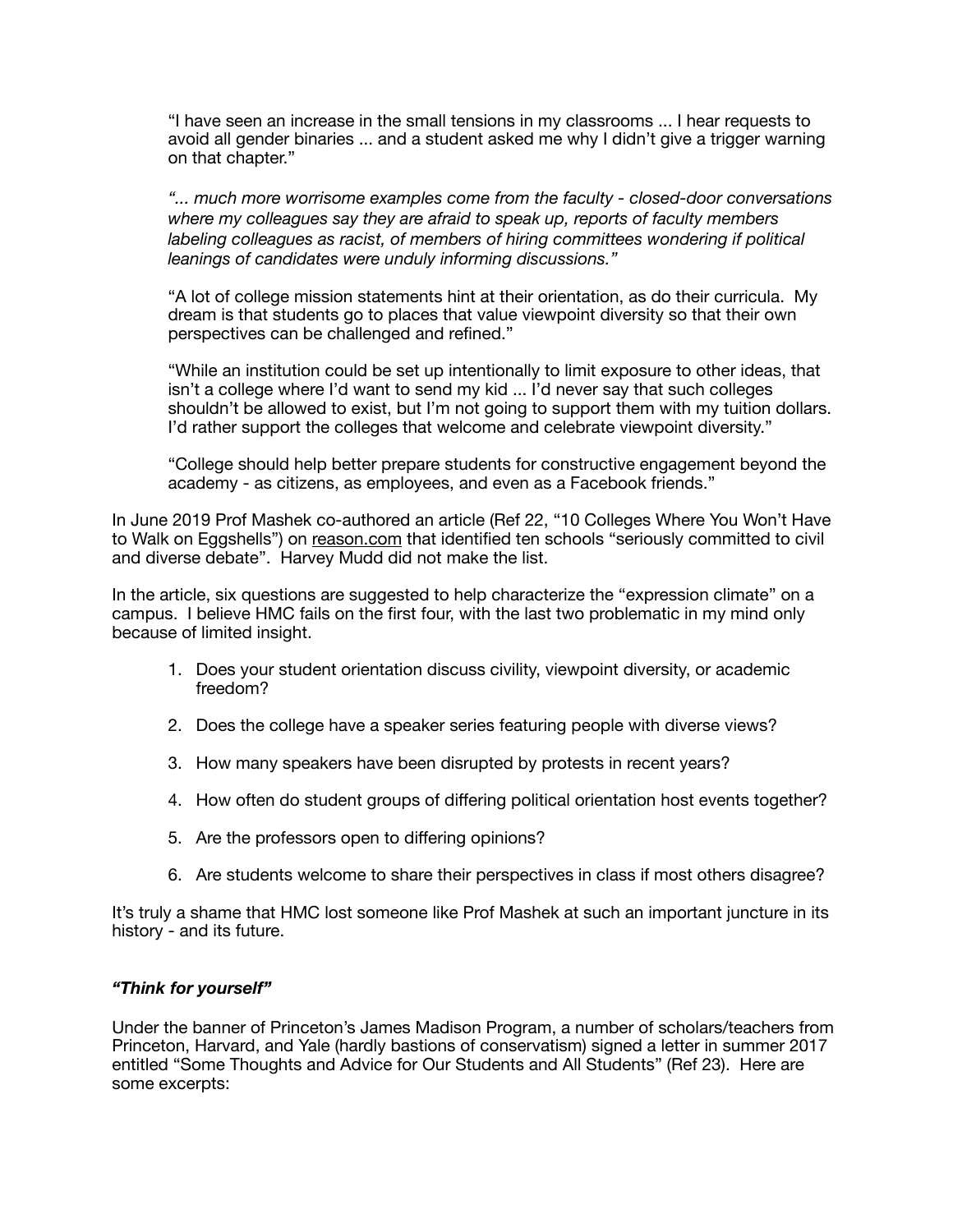"Our advice can be distilled to three words: *Think for yourself."* 

*"*In today's climate, it's all too easy to allow your views and outlook to be shaped by dominant opinion on your campus ... The danger today is falling into the vice of conformism, yielding to groupthink."

"Since no one wants to be thought of as a bigot or a crank, the easy, lazy way to proceed is simply by falling into line with campus orthodoxies. *Don't do that. Think for yourself."* 

"The love of truth and the desire to attain it should motivate you to think for yourself. The central point of a college education is to seek truth and to learn the skills and acquire the virtues necessary to be a lifelong truth-seeker. Open-mindedness, critical thinking, and debate are essential to discovering the truth. Moreover, they are our best antidotes to bigotry."

"... don't be tyrannized by public opinion. Don't get trapped in an echo chamber ... make sure you decide where you stand by critically assessing the arguments for the competing positions".

*"Think for yourself. Good luck to you in college!"* 

This philosophy of welcoming new students seems 180 degrees out from what has been institutionalized at Harvey Mudd. Just look at its Fall 2020 plan to address BLM/racial unrest.

## *Today's Harvey Mudd College: Part 2*

#### What exactly is the purpose of today's Harvey Mudd?

The Founders' vision was "to attract the nation's brightest students and offer them a rigorous scientific and technological education coupled with a strong curricular emphasis in the humanities and social sciences." That vision was expanded in 2007 to include "global engagement" and "diversity at all levels".

Yet Maria Klawe's 24 June 2020 letter to the Harvey Mudd Community ("Addressing Systemic Racism"), and the 3 June 2020 "Statement of Solidarity" from the Faculty Executive Committee, beg the question of balance between providing a rigorous STEM (+ HSA) education, and inculcating students with an equal passion for social justice.

Klawe's letter begins with an emphatic "*Black Lives Matter",* and then states that HMC will take the following steps to help "stop" racial injustice and "support our Black students, faculty and staff":

- Become an "institutional member of the National Center for Faculty Development & Diversity" (<https://www.facultydiversity.org/>)
- Work with the 5Cs to address systemic racism
- The DSA "will begin an Intergroup Program on Race and Ethnicity ... (and) recruit faculty, students and staff to be trained facilitators for an 8-week module" to encourage reflection upon "personal and social responsibility for building an equitable and socially just society"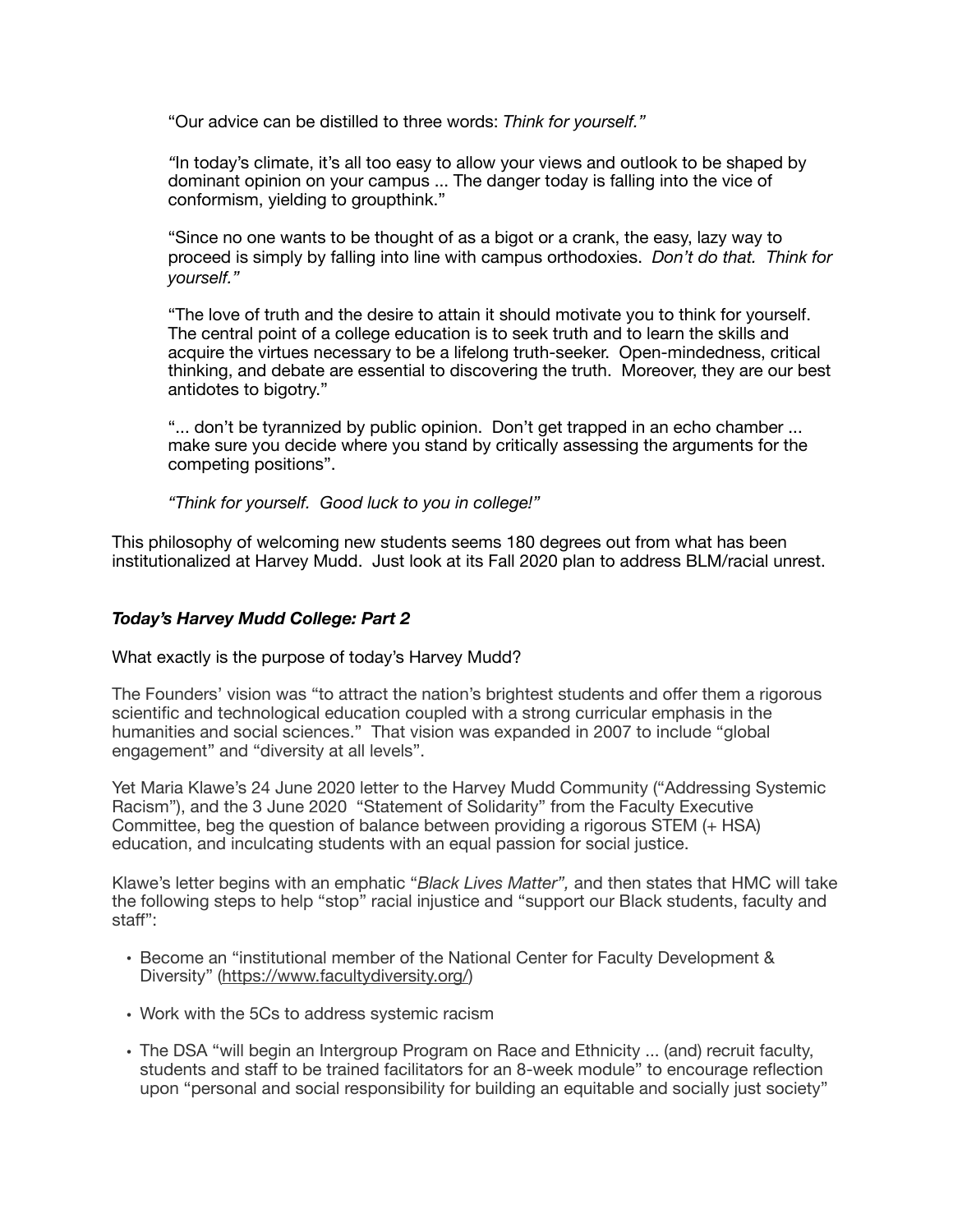- The OID will host a series of "Equity Scorecard Sessions" [\(https://cue.usc.edu/files/](https://cue.usc.edu/files/2016/01/Introduction-to-the-EqS.pdf) [2016/01/Introduction-to-the-EqS.pdf,](https://cue.usc.edu/files/2016/01/Introduction-to-the-EqS.pdf) [https://cue.usc.edu/tools/the-equity-scorecard/\)](https://cue.usc.edu/tools/the-equity-scorecard/)
- The DSA will conduct "anti-racism sessions as part of the 2020 New Student Orientation"
- The Office of Advancement will work toward "develop(ing) curriculum that addresses systemic racism"

I don't understand what these steps mean, what the time/cost/resource implications are, or what the desired impact/outcome expectations are. But a goal of educating students and faculty to be equipped to help stop racial injustice and end systemic racism seems a heavy and politically fraught undertaking for a small college with the unique mission of providing a rigorous scientific and technological education. Can it do both? Should it try do both?

As food for thought, the New York Times has a timely article entitled "'White Fragility' Is Everywhere, But Does Antiracism Training Work?" [\(https://www.nytimes.com/2020/07/15/](https://www.nytimes.com/2020/07/15/magazine/white-fragility-robin-diangelo.html) [magazine/white-fragility-robin-diangelo.html\)](https://www.nytimes.com/2020/07/15/magazine/white-fragility-robin-diangelo.html). It's a long piece, yet it illustrates the complex and controversial nature of anti-racism training, as well as revealing "some of the worrisome underlying values they (the trainers) share". And this, Klawe says in her letter, is something that "will continue to be a priority for our work as a Cabinet".

Regardless of your beliefs and feelings on these issues, should this really be a *priority* for our alma mater?

The college announced in May a new Core curriculum that will *"reduce student stress due to context-switching and increase joy of learning,* reflection, mastery, and retention by allowing students to take a four-course load in the first four semesters ...".

Now, only two months later, new training programs/modules on race and ethnicity are being added; new student orientation will focus on anti-racism; and the administration and FEC will be adding to the curriculum additional courses that "address systemic racism" and "engage students in grappling with topics of race, equity, or other forms of justice". What could possibly go wrong?

Is HMC really mutating into a college of social justice with electives in the sciences and engineering?

No wonder HMC is the most expensive school in the nation. No wonder academic requirements continue to be relaxed. What truly STEM-serious high school senior would want to attend a college like this?

### *Wrap*

It may be that I was just late to the game in realizing that HMC was changing so fundamentally. Perhaps the Board of Trustees, Alumni Association, parents, or even some of you, saw all along what was happening, and how the mission, character, and culture of our alma mater was evolving into something very different from what we experienced.

It's perplexing that the Founders' mission of understanding societal impact was hijacked to transform the college into an institution that's becoming more part of the problem than leading the solution. Talk of "settled science", and unproven race and diversity hypotheses, "undermine public confidence in universities and research itself ... because it indicates today's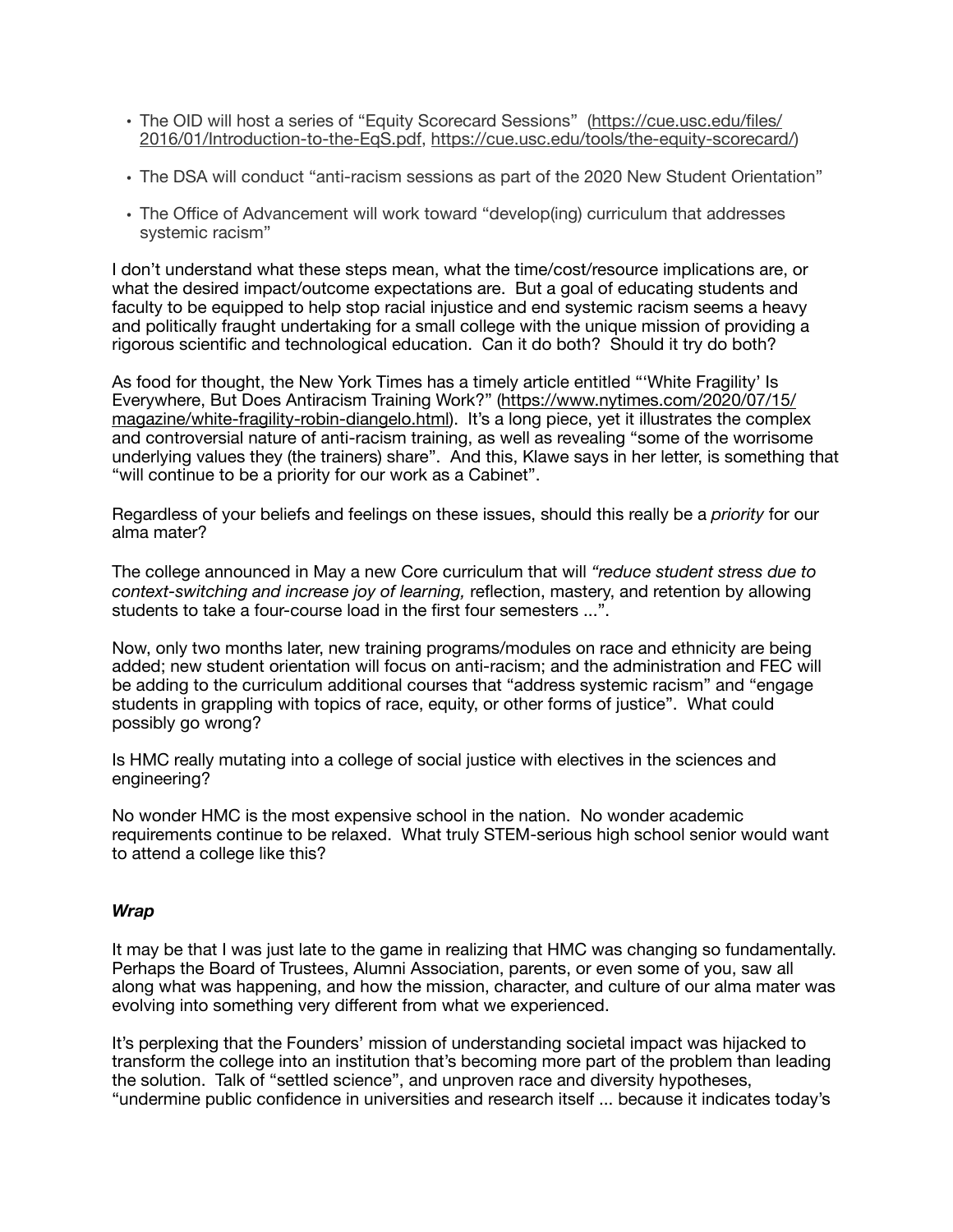science is not driven by truth-seeking but by ideology" (Ref 24). I fear this experiment in politicizing Harvey Mudd's mission puts its future at risk.

I know there are diverse opinions, research, and studies on the topics of diversity and social justice. I know compelling and well-meant arguments can be made on all sides of these issues. But my point is that it's wrong if the repurposing of our alma mater happened without open and free debate of all viewpoints. Perhaps the debate was there, and I simply failed to notice such discussions being reported in College communications and Board updates.

In any event, the college's full-throated, social justice response to the recent racial unrest in our country just further entrenches the image and purpose of today's Harvey Mudd College. As I said at the start, it feels like the college we attended no longer exists.

With thanks, I think, to Mr Saltman, the quote below from the "Rubaiyat of Omar Khayyam", as translated by Edward Fitzgerald, seems to sum it up.

*"The moving finger writes, and having writ, moves on. Neither all your piety, nor all your wit, can lure it back to cancel half a line, nor all your tears wash out a word of it."* 

Unless ... when the Board of Trustees chooses the *sixth* president of Harvey Mudd College, it charges the new administration with openly and objectively assessing "HMC 2020" in the context of the College's founding vision, mission, and values. From that, might an updated vision, a new strategic plan, and a renewed, apolitical, non-ideological "HMC 2035" emerge?

I do not know how the Board works with the administration, faculty, and AABOG in governing the College. I do not know the extent of the Board's insight into HMC's transformations over the last 15 years. But I do know the following quotes (Refs 25 & 26) resonate.

"Academia is a troubled institution ... Especially concerning is its politicization; it increasingly sows racial discord, advocates for anti-American and anti-Western perspectives ... At times, it even rejects its most important value - the pursuit of truth for a distorted vision of social justice."

"Studies of faculty voter registrations reveal a constant movement toward the political left ... And voter registrations hardly scratch the surface of the extreme degree of radicalization that is occurring. Somebody at a higher level of authority must step in and say 'enough'; that can only be the boards."

"Administrations have natural possession of the most minute information on their campuses. Board members [and also parents and alumni] ... are naturally removed. As a result, administrators are able to manipulate board decision-making through their control of information; interrupting their monopoly over information is paramount to good governance."

If you've read this far, thanks for listening. My wife, my daughter, and my dog have long encouraged me to let it go.

Stay safe, stay well.

With fond memories from Claremont in 1965-1969, all the best to all of you - Bob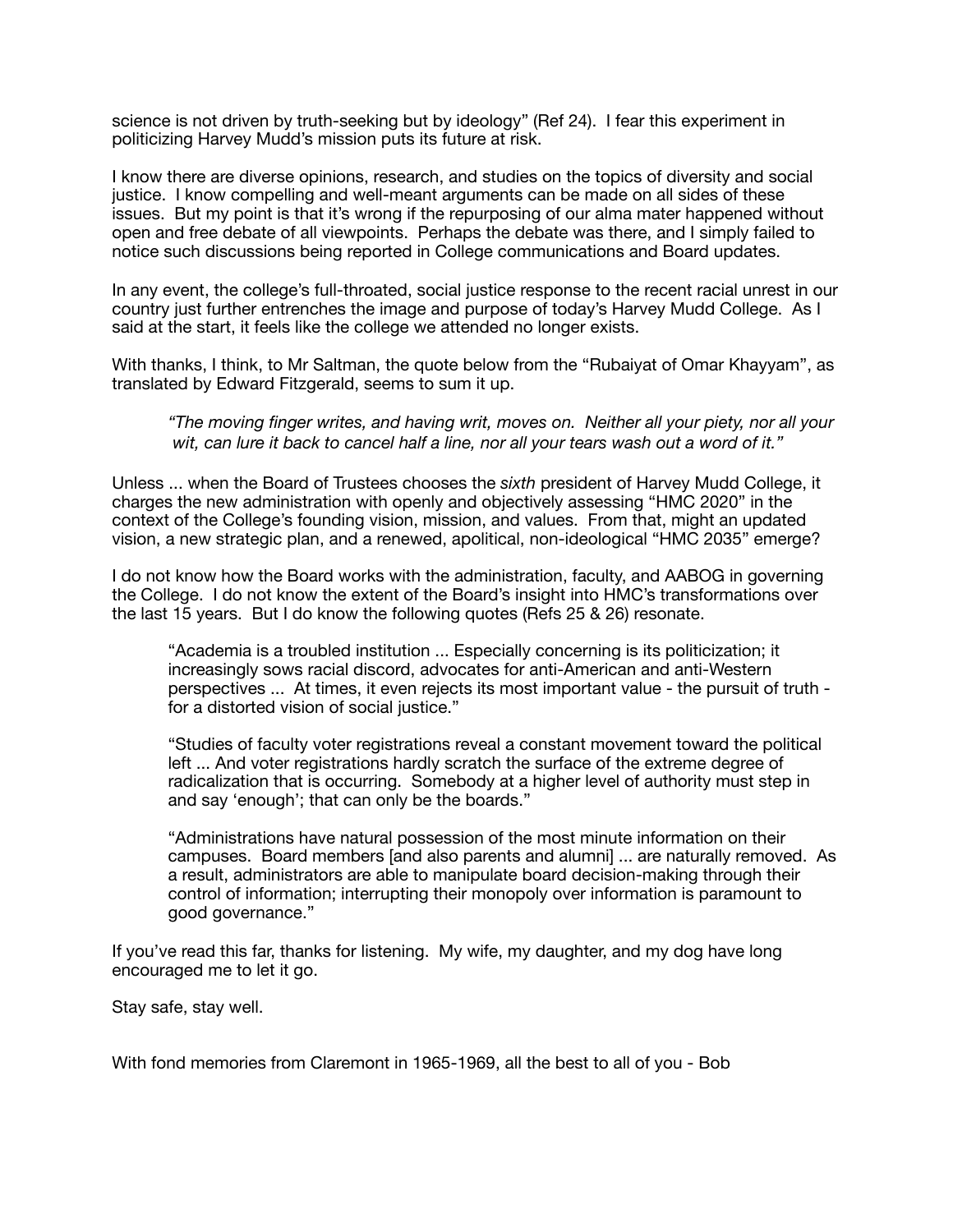# *References:*

1. "Even Harvey Mudd, a Math and Science College, Has Surrendered to the Social Justice Movement", Washington Examiner, 20 April 2017, [https://www.washingtonexaminer.com/](https://www.washingtonexaminer.com/weekly-standard/even-harvey-mudd-a-math-and-science-college-has-surrendered-to-the-social-justice-movement) [weekly-standard/even-harvey-mudd-a-math-and-science-college-has-surrendered-to-the](https://www.washingtonexaminer.com/weekly-standard/even-harvey-mudd-a-math-and-science-college-has-surrendered-to-the-social-justice-movement)[social-justice-movement](https://www.washingtonexaminer.com/weekly-standard/even-harvey-mudd-a-math-and-science-college-has-surrendered-to-the-social-justice-movement)

2. "Wabash Report", Charlie Blaich & Kathy Wise, Center of Inquiry into the Liberal Arts at [Wabash College, 1 February 2016, https://www.hmc.edu/inclusive-excellence/wp-content/](https://www.hmc.edu/inclusive-excellence/wp-content/uploads/sites/48/2017/04/WabashReport.pdf) [uploads/sites/48/2017/04/WabashReport.pdf](https://www.hmc.edu/inclusive-excellence/wp-content/uploads/sites/48/2017/04/WabashReport.pdf)

3. "Breaking the Mudd Bubble", unsigned/hmc2020society, circa 2006, [https://](https://www.cs.hmc.edu/hmc2020society/hmcmission.pdf) [www.cs.hmc.edu/hmc2020society/hmcmission.pdf](https://www.cs.hmc.edu/hmc2020society/hmcmission.pdf)

4. "HMC 2020, Envisioning the Future", 2007, [https://www.hmc.edu/about-hmc/wp-content/](https://www.hmc.edu/about-hmc/wp-content/uploads/sites/2/2013/05/HMCStrategicVision2007.pdf) [uploads/sites/2/2013/05/HMCStrategicVision2007.pdf](https://www.hmc.edu/about-hmc/wp-content/uploads/sites/2/2013/05/HMCStrategicVision2007.pdf)

5. "Strategic Vision, Progress Report 2006-2020", Harvey Mudd College magazine, Spring 2020

6. "How Identity Politics is Harming the Sciences", Heather Mac Donald, City Journal, Spring 2018, <https://www.city-journal.org/html/how-identity-politics-harming-sciences-15826.html>

7. "Giving Women the Access Code", Katie Hafner, The New York Times, 2 April 2012, <https://www.nytimes.com/2012/04/03/science/giving-women-the-access-code.html>

8. "Interview with Maria Klawe", CRA-W, Summer/Fall 2012, [https://cra.org/cra-wp/interview](https://cra.org/cra-wp/interview-with-maria-klawe/)[with-maria-klawe/](https://cra.org/cra-wp/interview-with-maria-klawe/)

9. "Half of This College's STEM Graduates Are Women. Here's What It Did Differently", Kimberly Weisul, [inc.com](http://inc.com), 31 May 2017, [https://www.inc.com/kimberly-weisul/how-harvey](https://www.inc.com/kimberly-weisul/how-harvey-mudd-college-achieved-gender-parity-computer-science-engineering-physics.html)[mudd-college-achieved-gender-parity-computer-science-engineering-physics.html](https://www.inc.com/kimberly-weisul/how-harvey-mudd-college-achieved-gender-parity-computer-science-engineering-physics.html)

9.5 "Harvey Mudd College: The First Twenty Years", Dr Joseph B. Platt, Scholarship@Claremont, September 1994, pegs 68-69, [https://scholarship.claremont.edu/cgi/](https://scholarship.claremont.edu/cgi/viewcontent.cgi?article=1001&context=hmc_facbooks) [viewcontent.cgi?article=1001&context=hmc\\_facbooks](https://scholarship.claremont.edu/cgi/viewcontent.cgi?article=1001&context=hmc_facbooks)

10. "A Campus Faces Racial Tensions, Suicide, Stress, and Overwork", Anya Kamenetz, NPR, [2 August 2017, https://www.npr.org/sections/ed/2017/08/02/540603927/a-college-president](https://www.npr.org/sections/ed/2017/08/02/540603927/a-college-president-on-her-schools-worst-year-ever)[on-her-schools-worst-year-ever](https://www.npr.org/sections/ed/2017/08/02/540603927/a-college-president-on-her-schools-worst-year-ever)

10.5. "Why Caltech is in a Class by Itself", Russell Neili, Minding the Campus, 9 December 2010, [https://www.mindingthecampus.org/2010/12/09/why\\_caltech\\_is\\_in\\_a\\_class\\_by\\_i/](https://www.mindingthecampus.org/2010/12/09/why_caltech_is_in_a_class_by_i/)

11. "The Many Faces of Harvey Mudd", Caroline Howard, Forbes India, 25 September 2017, <https://www.forbesindia.com/article/cross-border/the-many-faces-of-harvey-mudd/48243/1>

12. "Working to Bring Diversity to Tech is a 'Trek for a Lifetime'", Jeffrey Young, Edsurge, 19 [March 2019, https://www.edsurge.com/news/2019-03-19-working-to-bring-diversity-to-tech](https://www.edsurge.com/news/2019-03-19-working-to-bring-diversity-to-tech-is-a-trek-for-a-lifetime)[is-a-trek-for-a-lifetime](https://www.edsurge.com/news/2019-03-19-working-to-bring-diversity-to-tech-is-a-trek-for-a-lifetime)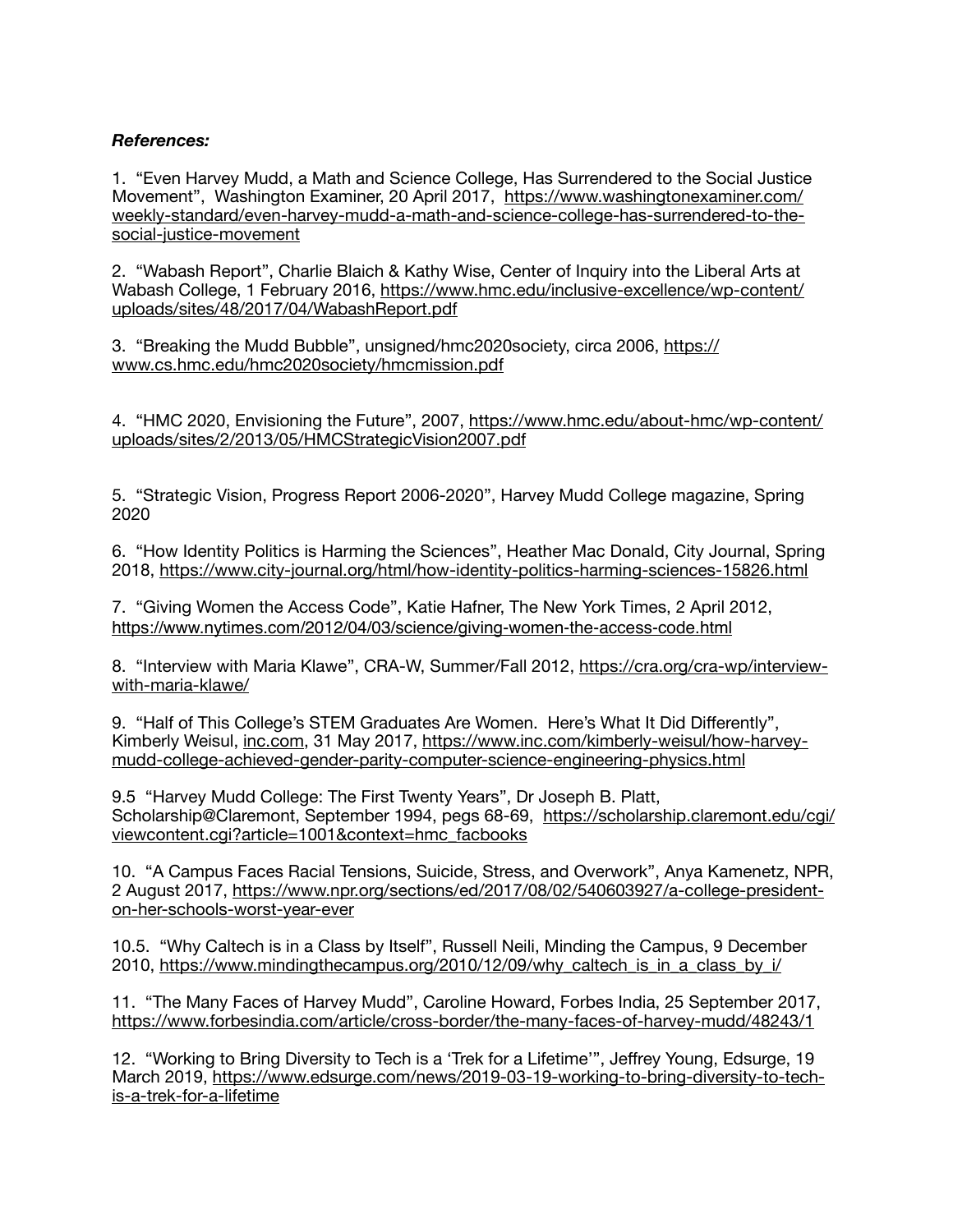13. "Re-education Campus", John Tierney, City Journal, Summer 2018, [https://www.city](https://www.city-journal.org/first-year-experience-16032.html)[journal.org/first-year-experience-16032.html](https://www.city-journal.org/first-year-experience-16032.html)

14. "Office of Institutional Diversity, Impact Report, Fall 2016, [https://drive.google.com/file/d/](https://drive.google.com/file/d/0BzR_KHZNACM_Tnc4SEdTQWh5TGs/view) [0BzR\\_KHZNACM\\_Tnc4SEdTQWh5TGs/view](https://drive.google.com/file/d/0BzR_KHZNACM_Tnc4SEdTQWh5TGs/view) (*Note: The quotes citing this reference were from a hard copy of this report personally printed in 2017. Those quotes/statements are no longer on the college website, or in the document linked; even the original report is no longer on the college website. It appears it may have been removed sometime between 2017-2020?)*

14.5 "Bari Weiss Resignation Letter to NYT Publisher A.G. Sulzberger", Bari Weiss, 14 July, 2020, <https://www.bariweiss.com/resignation-letter>

15. "Addressing Systemic Racism", Maria Klawe, 24 June 2020

16. "Statement of Solidarity", Harvey Mudd College Faculty Executive Committee, 3 June 2020

16.5. "A Declaration of Independence by a Princeton Professor", Joshua T. Katz, Quillette, 8 July 2020, [https://quillette.com/2020/07/08/a-declaration-of-independence-by-a-princeton](https://quillette.com/2020/07/08/a-declaration-of-independence-by-a-princeton-professor/)[professor/](https://quillette.com/2020/07/08/a-declaration-of-independence-by-a-princeton-professor/)

17. "Sorry, Feminists, Men Are Better at Scrabble", Heather Mac Donald, 16 November 2018, The Wall Street Journal, [https://www.wsj.com/articles/sorry-feminists-men-are-better-at](https://www.wsj.com/articles/sorry-feminists-men-are-better-at-scrabble-1542411642)[scrabble-1542411642](https://www.wsj.com/articles/sorry-feminists-men-are-better-at-scrabble-1542411642)

18. "Engineering Education: Social Engineering Rather than Actual Engineering", Indrek Wichman, The James G. Martin Center for Academic Renewal, 2 August 2017, [https://](https://www.jamesgmartin.center/2017/08/engineering-education-social-engineering-rather-actual-engineering/) [www.jamesgmartin.center/2017/08/engineering-education-social-engineering-rather-actual](https://www.jamesgmartin.center/2017/08/engineering-education-social-engineering-rather-actual-engineering/)[engineering/](https://www.jamesgmartin.center/2017/08/engineering-education-social-engineering-rather-actual-engineering/)

19. "'Social Justice' is Unjust", Noah Rothman, National Review, 25 January 2019, [https://](https://www.nationalreview.com/2019/01/social-justice-rhetoric-all-purpose-excuse-democrats/) [www.nationalreview.com/2019/01/social-justice-rhetoric-all-purpose-excuse-democrats/](https://www.nationalreview.com/2019/01/social-justice-rhetoric-all-purpose-excuse-democrats/)

20. "The Rise of Engineering's Social Justice Warriors", Ben Cohen, James G. Martin Center for Academic Renewal", 21 November 2018, [https://www.jamesgmartin.center/2018/11/the](https://www.jamesgmartin.center/2018/11/the-rise-of-engineerings-social-justice-warriors/)[rise-of-engineerings-social-justice-warriors/](https://www.jamesgmartin.center/2018/11/the-rise-of-engineerings-social-justice-warriors/)

21. "A New Leader in the Push for Diversity of Thought on Campus", Conor Friedersdorf, The Atlantic, 6 February 2018, [https://www.theatlantic.com/education/archive/2018/02/a-new](https://www.theatlantic.com/education/archive/2018/02/a-new-leader-in-the-push-for-diversity-of-thought-on-campus/552275/)[leader-in-the-push-for-diversity-of-thought-on-campus/552275/](https://www.theatlantic.com/education/archive/2018/02/a-new-leader-in-the-push-for-diversity-of-thought-on-campus/552275/)

22. "10 Colleges Where You Won't Have to Walk on Eggshells", Debra Mashek & Jonathan Haidt, [reason.com](http://reason.com), June 2019, [https://reason.com/2019/05/02/10-colleges-where-you-wont](https://reason.com/2019/05/02/10-colleges-where-you-wont-have-to-walk-on-eggshells/)[have-to-walk-on-eggshells/](https://reason.com/2019/05/02/10-colleges-where-you-wont-have-to-walk-on-eggshells/)

23. "Some Thoughts and Advice for Our Students and All Students", Princeton University, 29 [August 2017, https://jmp.princeton.edu/announcements/some-thoughts-and-advice-our](https://jmp.princeton.edu/announcements/some-thoughts-and-advice-our-students-and-all-students)[students-and-all-students](https://jmp.princeton.edu/announcements/some-thoughts-and-advice-our-students-and-all-students)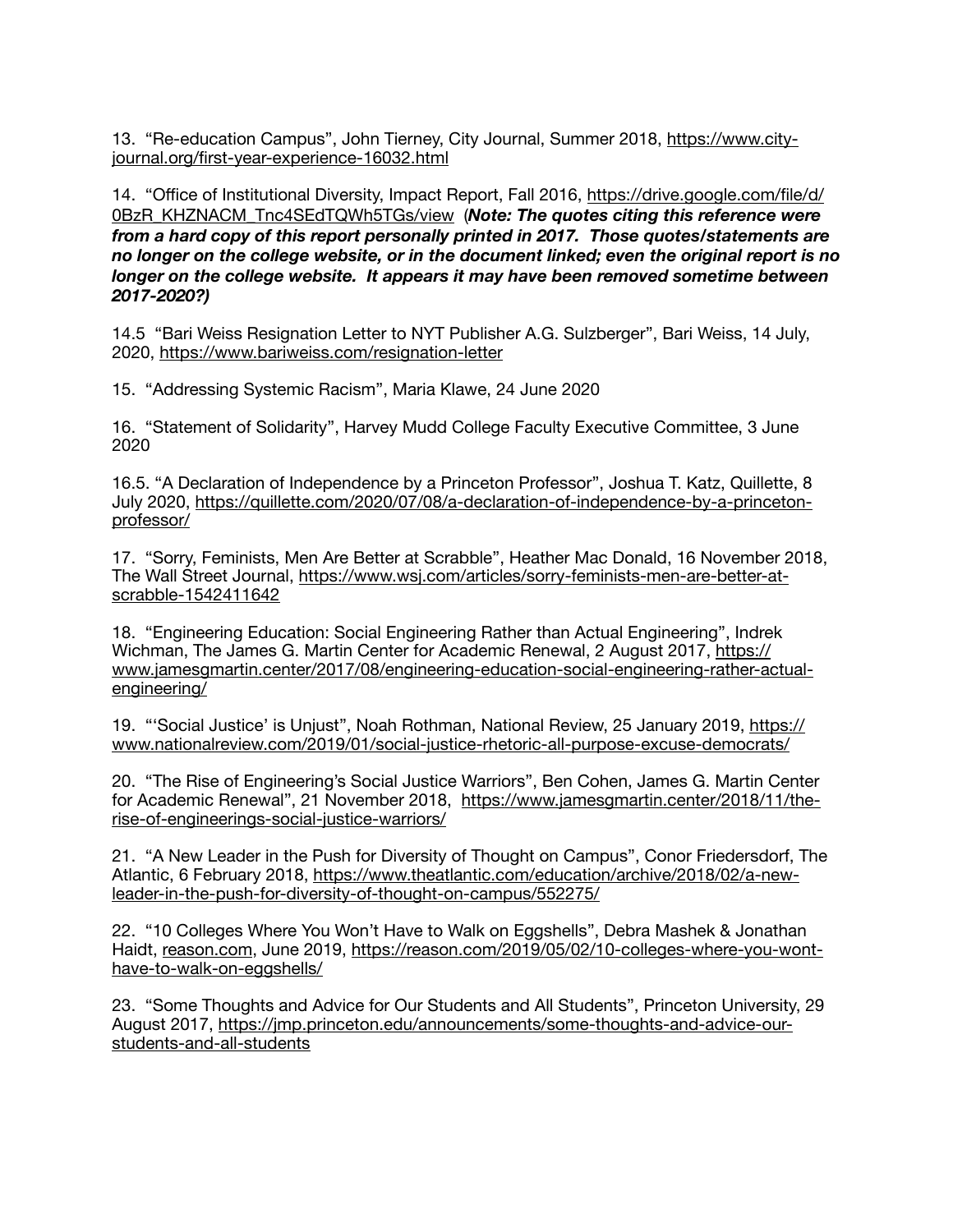24. "Why We Can't Trust Anything 'The Science' Says Anymore", Joy Pullman, The Federalist, [10 July 2020, https://thefederalist.com/2020/07/10/why-we-cant-trust-anything-the-science](https://thefederalist.com/2020/07/10/why-we-cant-trust-anything-the-science-says-any-more/)[says-any-more/](https://thefederalist.com/2020/07/10/why-we-cant-trust-anything-the-science-says-any-more/)

25. "Can Higher Education Be Saved? The Hope for Governance Reform", Jenna A. Robinson, The James G. Martin Center for Academic Renewal, 15 July, 2020, [https://](https://www.jamesgmartin.center/2020/07/can-higher-education-be-saved-the-hope-for-governance-reform/) [www.jamesgmartin.center/2020/07/can-higher-education-be-saved-the-hope-for-governance](https://www.jamesgmartin.center/2020/07/can-higher-education-be-saved-the-hope-for-governance-reform/)[reform/](https://www.jamesgmartin.center/2020/07/can-higher-education-be-saved-the-hope-for-governance-reform/)

26. "Bolstering the Board: Trustees Are Academia's Best Hope for Reform", Jay Schalin, The James G. Martin Center for Academic Renewal", July 2020, [https://www.jamesgmartin.center/](https://www.jamesgmartin.center/wp-content/uploads/2020/07/BolsteringtheBoard.pdf) [wp-content/uploads/2020/07/BolsteringtheBoard.pdf](https://www.jamesgmartin.center/wp-content/uploads/2020/07/BolsteringtheBoard.pdf)

# *Related Links*

"Harvey Mudd cancels classes after student protests over issues of race, workload and more", Jeremy Bauer- Wolf, Inside Higher Ed, 18 April 2017, [https://www.insidehighered.com/news/](https://www.insidehighered.com/news/2017/04/18/harvey-mudd-cancels-classes-after-student-protests-over-issues-race-workload-and) [2017/04/18/harvey-mudd-cancels-classes-after-student-protests-over-issues-race-workload](https://www.insidehighered.com/news/2017/04/18/harvey-mudd-cancels-classes-after-student-protests-over-issues-race-workload-and)[and](https://www.insidehighered.com/news/2017/04/18/harvey-mudd-cancels-classes-after-student-protests-over-issues-race-workload-and)

"Students Who Blockaded Heather Mac Donald Talk Sanctioned with Suspensions, Probations", Liam Brooks, The Student Life, 17 July 2017, <https://tsl.news/news6799/>(*note that HMC deferred on holding its participating students accountable)* 

"The Imposition of Diversity Statements on Faculty Hiring and Promotions at Oregon Universities", Oregon Association of Scholars, 7 March 2017, [https://www.oregonscholars.org/](https://www.oregonscholars.org/wp-content/uploads/2017/01/DiversityStatements_Rev16Mar17.pdf) [wp-content/uploads/2017/01/DiversityStatements\\_Rev16Mar17.pdf](https://www.oregonscholars.org/wp-content/uploads/2017/01/DiversityStatements_Rev16Mar17.pdf)

"Why Diversity Programs Fail", Frank Dobbin & Alexandra Kalevala, Harvard Business Review, July-August 2016,<https://hbr.org/2016/07/why-diversity-programs-fail>

"The True Purpose of the University", Heather Mac Donald, City Journal, Spring 2017, [https://](https://www.city-journal.org/html/true-purpose-university-15134.html) [www.city-journal.org/html/true-purpose-university-15134.html](https://www.city-journal.org/html/true-purpose-university-15134.html)

"The Scourge of 'Diversity'", Jillian Kay Melchior, The Wall Street Journal, 12 October 2018, <https://www.wsj.com/articles/the-scourge-of-diversity-1539385139>¡

"Standing on the Shoulders of Diversocrats", Heather Mac Donald, City Journal, 15 October 2017, <https://www.city-journal.org/html/standing-shoulders-diversocrats-15524.html>

"A Tale of Two Alumni Associations", Shannon Watkins, James G. Martin Center for Academic Renewal, 30 November 2018, [https://www.jamesgmartin.center/2018/11/a-tale-of-two-alumni](https://www.jamesgmartin.center/2018/11/a-tale-of-two-alumni-associations/)[associations/](https://www.jamesgmartin.center/2018/11/a-tale-of-two-alumni-associations/)

"Heterodox Academy Fights For Intellectual Freedom and Diversity Among Professors: Podcast, [reason.com,](http://reason.com) <https://reason.com/podcast/deb-mashek>-podcast/

"The Ideological Corruption of Science", Lawrence Krauss, The Wall Street Journal, 12 July 2020, <https://www.wsj.com/articles/the-ideological-corruption-of-science-11594572501>

... and on lighter note, and for our physics majors: